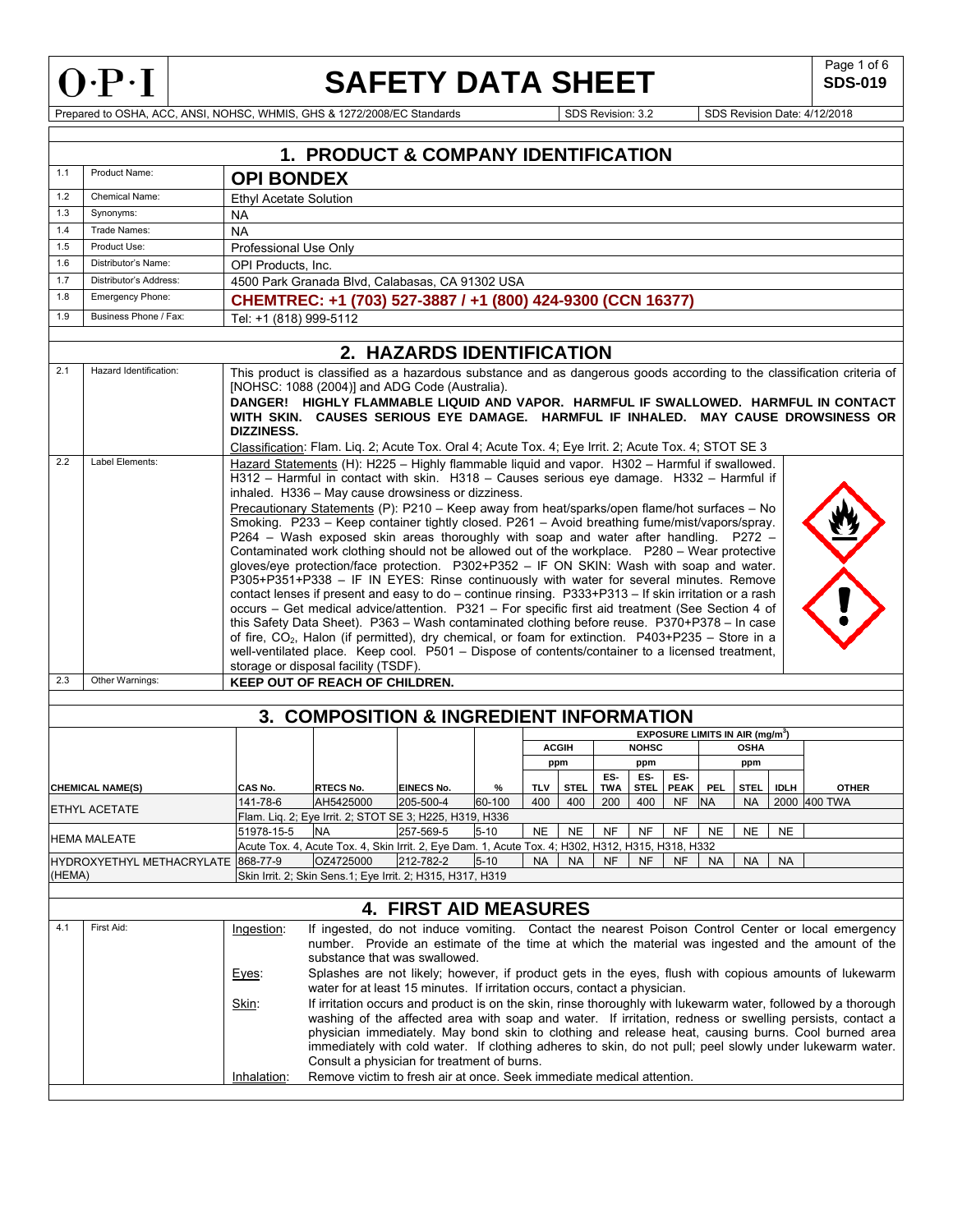

Г

# **SAFETY DATA SHEET** SDS-019

**SDS-019** 

Prepared to OSHA, ACC, ANSI, NOHSC, WHMIS, GHS & 1272/2008/EC Standards Superintendent Superintendent Superintendent Superintendent Superintendent Superintendent Superintendent Superintendent Superintendent Superintendent

|     |                                                                                                                                                                                                                                                                                                                |                                                                                                                                                                                                                                                                                                                                                                                                                                                                     |                                                                                                                                                                             |                                                     |                                                                            | 4. FIRST AID MEASURES - cont'd                                                                                                                                                                                                                     |               |                             |  |  |             |
|-----|----------------------------------------------------------------------------------------------------------------------------------------------------------------------------------------------------------------------------------------------------------------------------------------------------------------|---------------------------------------------------------------------------------------------------------------------------------------------------------------------------------------------------------------------------------------------------------------------------------------------------------------------------------------------------------------------------------------------------------------------------------------------------------------------|-----------------------------------------------------------------------------------------------------------------------------------------------------------------------------|-----------------------------------------------------|----------------------------------------------------------------------------|----------------------------------------------------------------------------------------------------------------------------------------------------------------------------------------------------------------------------------------------------|---------------|-----------------------------|--|--|-------------|
| 4.2 | Effects of Exposure:                                                                                                                                                                                                                                                                                           | If product is swallowed, may cause nausea, vomiting and/or diarrhea and central nervous system<br>Ingestion:                                                                                                                                                                                                                                                                                                                                                        |                                                                                                                                                                             |                                                     |                                                                            |                                                                                                                                                                                                                                                    |               |                             |  |  |             |
|     |                                                                                                                                                                                                                                                                                                                | Eyes:                                                                                                                                                                                                                                                                                                                                                                                                                                                               | depression.<br>Vapor of this product may be mildly to moderately irritation to the eyes. Symptoms of overexposure may<br>include redness, itching, irritation and watering. |                                                     |                                                                            |                                                                                                                                                                                                                                                    |               |                             |  |  |             |
|     |                                                                                                                                                                                                                                                                                                                | Skin:                                                                                                                                                                                                                                                                                                                                                                                                                                                               | May be irritating to skin in some sensitive individuals, especially after prolonged or repeated skin contact.                                                               |                                                     |                                                                            |                                                                                                                                                                                                                                                    |               |                             |  |  |             |
|     |                                                                                                                                                                                                                                                                                                                | Inhalation:                                                                                                                                                                                                                                                                                                                                                                                                                                                         | May bond skin to clothing and release heat, causing burns.<br>Inhalation of vapors is unlikely under normal conditions of use. Vapors of this product may be slightly       |                                                     |                                                                            |                                                                                                                                                                                                                                                    |               |                             |  |  |             |
|     |                                                                                                                                                                                                                                                                                                                |                                                                                                                                                                                                                                                                                                                                                                                                                                                                     |                                                                                                                                                                             |                                                     |                                                                            | irritating to the nose, throat and other tissues of the respiratory system. Symptoms of overexposure can                                                                                                                                           |               |                             |  |  |             |
|     |                                                                                                                                                                                                                                                                                                                |                                                                                                                                                                                                                                                                                                                                                                                                                                                                     |                                                                                                                                                                             |                                                     |                                                                            | include coughing, wheezing, nasal congestion, and difficulty breathing. Inhalation of vapors exceeding the<br>levels listed in Section 3 (Composition and Ingredient Information) can cause central nervous system                                 |               |                             |  |  |             |
|     |                                                                                                                                                                                                                                                                                                                |                                                                                                                                                                                                                                                                                                                                                                                                                                                                     |                                                                                                                                                                             |                                                     |                                                                            | depression (e.g., drowsiness, dizziness, headaches, nausea).                                                                                                                                                                                       |               |                             |  |  |             |
| 4.3 | Symptoms of Overexposure:                                                                                                                                                                                                                                                                                      |                                                                                                                                                                                                                                                                                                                                                                                                                                                                     |                                                                                                                                                                             |                                                     |                                                                            | Symptoms of skin overexposure in individuals may include redness, itching, and irritation of affected areas. This product<br>will bond skin instantly.  Overexposure in eyes may cause redness, itching and watering.                              |               |                             |  |  |             |
| 4.4 | Acute Health Effects:                                                                                                                                                                                                                                                                                          |                                                                                                                                                                                                                                                                                                                                                                                                                                                                     |                                                                                                                                                                             |                                                     | vapors can cause drowsiness, dizziness, headaches and nausea.              | Mild to moderate irritation to eyes and skin near affected areas. This product will bond skin instantly. May undergo rapid<br>polymerization in contact with clothing, releasing heat. Skin burns may result. Additionally, high concentrations of |               |                             |  |  |             |
| 4.5 | Chronic Health Effects:                                                                                                                                                                                                                                                                                        | None known.                                                                                                                                                                                                                                                                                                                                                                                                                                                         |                                                                                                                                                                             |                                                     |                                                                            |                                                                                                                                                                                                                                                    |               |                             |  |  |             |
| 4.6 | Target Organs:                                                                                                                                                                                                                                                                                                 |                                                                                                                                                                                                                                                                                                                                                                                                                                                                     | Eyes, Skin, Respiratory System.                                                                                                                                             |                                                     |                                                                            |                                                                                                                                                                                                                                                    |               |                             |  |  |             |
| 4.7 | <b>Medical Conditions</b><br>Aggravated by Exposure:                                                                                                                                                                                                                                                           |                                                                                                                                                                                                                                                                                                                                                                                                                                                                     |                                                                                                                                                                             | target organs (eyes, skin, and respiratory system). | Pre-existing dermatitis, other skin conditions, and disorders of the       |                                                                                                                                                                                                                                                    | <b>HEALTH</b> |                             |  |  | $\mathbf 2$ |
|     |                                                                                                                                                                                                                                                                                                                |                                                                                                                                                                                                                                                                                                                                                                                                                                                                     |                                                                                                                                                                             |                                                     |                                                                            |                                                                                                                                                                                                                                                    | FLAMMABILITY  |                             |  |  | 1           |
|     |                                                                                                                                                                                                                                                                                                                |                                                                                                                                                                                                                                                                                                                                                                                                                                                                     |                                                                                                                                                                             |                                                     |                                                                            |                                                                                                                                                                                                                                                    |               | <b>PHYSICAL HAZARDS</b>     |  |  | 2           |
|     |                                                                                                                                                                                                                                                                                                                |                                                                                                                                                                                                                                                                                                                                                                                                                                                                     |                                                                                                                                                                             |                                                     |                                                                            |                                                                                                                                                                                                                                                    |               | <b>PROTECTIVE EQUIPMENT</b> |  |  | B           |
|     |                                                                                                                                                                                                                                                                                                                |                                                                                                                                                                                                                                                                                                                                                                                                                                                                     |                                                                                                                                                                             |                                                     |                                                                            |                                                                                                                                                                                                                                                    | <b>EYES</b>   | <b>SKIN</b>                 |  |  |             |
|     |                                                                                                                                                                                                                                                                                                                |                                                                                                                                                                                                                                                                                                                                                                                                                                                                     |                                                                                                                                                                             |                                                     |                                                                            | <b>5. FIREFIGHTING MEASURES</b>                                                                                                                                                                                                                    |               |                             |  |  |             |
| 5.1 | Fire & Explosion Hazards:                                                                                                                                                                                                                                                                                      |                                                                                                                                                                                                                                                                                                                                                                                                                                                                     |                                                                                                                                                                             |                                                     |                                                                            | DANGER! HIGHLY FLAMMABLE LIQUID AND VAPOR! Keep away from heat, lit cigarettes,                                                                                                                                                                    |               |                             |  |  |             |
|     |                                                                                                                                                                                                                                                                                                                | temperatures.                                                                                                                                                                                                                                                                                                                                                                                                                                                       |                                                                                                                                                                             |                                                     |                                                                            | sparks & open flame. Keep container closed. Rapid polymerization may occur at very high                                                                                                                                                            |               |                             |  |  |             |
| 5.2 | <b>Extinguishing Methods:</b>                                                                                                                                                                                                                                                                                  |                                                                                                                                                                                                                                                                                                                                                                                                                                                                     |                                                                                                                                                                             |                                                     | CO <sub>2</sub> , Halon (if permitted), Dry Chemical, Foam, as authorized. |                                                                                                                                                                                                                                                    |               |                             |  |  |             |
| 5.3 | Firefighting Procedures:                                                                                                                                                                                                                                                                                       |                                                                                                                                                                                                                                                                                                                                                                                                                                                                     | a leaking or open container.                                                                                                                                                |                                                     |                                                                            | When involved in a fire, this product will ignite readily and decompose to produce carbon oxides.<br>Vapors of this product are heavier than air and may travel to a source of ignition and flash back to                                          |               |                             |  |  |             |
|     |                                                                                                                                                                                                                                                                                                                | First responders should wear eye protection. Structural firefighters must wear SCBAs and full<br>protective equipment. Use a water spray or fog to reduce or direct vapors. Water may not be<br>effective in actually extinguishing a fire involving this product.<br>HazChem Code: 3(Y)E                                                                                                                                                                           |                                                                                                                                                                             |                                                     |                                                                            |                                                                                                                                                                                                                                                    |               |                             |  |  |             |
|     |                                                                                                                                                                                                                                                                                                                |                                                                                                                                                                                                                                                                                                                                                                                                                                                                     |                                                                                                                                                                             |                                                     |                                                                            |                                                                                                                                                                                                                                                    |               |                             |  |  |             |
|     | <b>6. ACCIDENTAL RELEASE MEASURES</b>                                                                                                                                                                                                                                                                          |                                                                                                                                                                                                                                                                                                                                                                                                                                                                     |                                                                                                                                                                             |                                                     |                                                                            |                                                                                                                                                                                                                                                    |               |                             |  |  |             |
| 6.1 | Spills:<br>Before cleaning any spill or leak, individuals involved in spill cleanup must wear appropriate Personal Protective<br>Equipment.                                                                                                                                                                    |                                                                                                                                                                                                                                                                                                                                                                                                                                                                     |                                                                                                                                                                             |                                                     |                                                                            |                                                                                                                                                                                                                                                    |               |                             |  |  |             |
|     |                                                                                                                                                                                                                                                                                                                | For small spills (e.g., < 1 gallon (3.8 L)) wear appropriate personal protective equipment (e.g., goggles, gloves).<br>Maximize ventilation (open doors and windows) and secure all sources of ignition. Remove spilled material with                                                                                                                                                                                                                               |                                                                                                                                                                             |                                                     |                                                                            |                                                                                                                                                                                                                                                    |               |                             |  |  |             |
|     |                                                                                                                                                                                                                                                                                                                | absorbent material and place into appropriate closed container(s) for disposal. Dispose of properly in accordance with<br>local, state and federal regulations. Wash all affected areas and outside of container with plenty of warm water and<br>soap. Remove any contaminated clothing and wash thoroughly before reuse.                                                                                                                                          |                                                                                                                                                                             |                                                     |                                                                            |                                                                                                                                                                                                                                                    |               |                             |  |  |             |
|     |                                                                                                                                                                                                                                                                                                                |                                                                                                                                                                                                                                                                                                                                                                                                                                                                     |                                                                                                                                                                             |                                                     |                                                                            | For large spills (e.g., $\geq 1$ gallon (3.8 L)), deny entry to all unprotected individuals. Dike and contain spill with inert                                                                                                                     |               |                             |  |  |             |
|     |                                                                                                                                                                                                                                                                                                                |                                                                                                                                                                                                                                                                                                                                                                                                                                                                     |                                                                                                                                                                             |                                                     |                                                                            | material (e.g., sand or earth). Use ONLY non-sparking tools for recovery and cleanup. Transfer liquid to containers for                                                                                                                            |               |                             |  |  |             |
|     | recovery or disposal and solid diking material to separate containers for proper disposal. Remove contaminated clothing<br>promptly and wash affected skin areas with soap and water. Keep spills and cleaning runoffs out of drains, municipal<br>sewers and open bodies of water.                            |                                                                                                                                                                                                                                                                                                                                                                                                                                                                     |                                                                                                                                                                             |                                                     |                                                                            |                                                                                                                                                                                                                                                    |               |                             |  |  |             |
|     |                                                                                                                                                                                                                                                                                                                |                                                                                                                                                                                                                                                                                                                                                                                                                                                                     |                                                                                                                                                                             |                                                     |                                                                            |                                                                                                                                                                                                                                                    |               |                             |  |  |             |
|     | 7. HANDLING & STORAGE INFORMATION                                                                                                                                                                                                                                                                              |                                                                                                                                                                                                                                                                                                                                                                                                                                                                     |                                                                                                                                                                             |                                                     |                                                                            |                                                                                                                                                                                                                                                    |               |                             |  |  |             |
| 7.1 | Work & Hygiene Practices:<br>Avoid prolonged contact with the product. Avoid breathing vapors of this product. Use in a well-ventilated location (e.g.,<br>local exhaust ventilation, fans). After use, wash hands and exposed skin with soap and water. Do not eat, drink or<br>smoke while handling product. |                                                                                                                                                                                                                                                                                                                                                                                                                                                                     |                                                                                                                                                                             |                                                     |                                                                            |                                                                                                                                                                                                                                                    |               |                             |  |  |             |
| 7.2 | Storage & Handling:                                                                                                                                                                                                                                                                                            | Keep this material away from heat, sparks and open flame. Open containers slowly on a stable surface. Keep container<br>closed tightly when not in use. Empty container may contain residual amounts of this product; therefore, empty<br>containers should be handled with care. Store containers in a cool, dry location, away from direct sunlight, other light<br>sources, or sources of intense heat. Store away from incompatible materials (See Section 10). |                                                                                                                                                                             |                                                     |                                                                            |                                                                                                                                                                                                                                                    |               |                             |  |  |             |
| 7.3 | Special Precautions:                                                                                                                                                                                                                                                                                           |                                                                                                                                                                                                                                                                                                                                                                                                                                                                     |                                                                                                                                                                             | temperatures can exceed 50 °C (122 °F).             |                                                                            | Open containers slowly on a stable surface. Keep container tightly closed when not in use. Empty containers may<br>contain residual amounts of this product; therefore, empty containers should be handled with care. Do not store where           |               |                             |  |  |             |
|     |                                                                                                                                                                                                                                                                                                                |                                                                                                                                                                                                                                                                                                                                                                                                                                                                     |                                                                                                                                                                             |                                                     |                                                                            |                                                                                                                                                                                                                                                    |               |                             |  |  |             |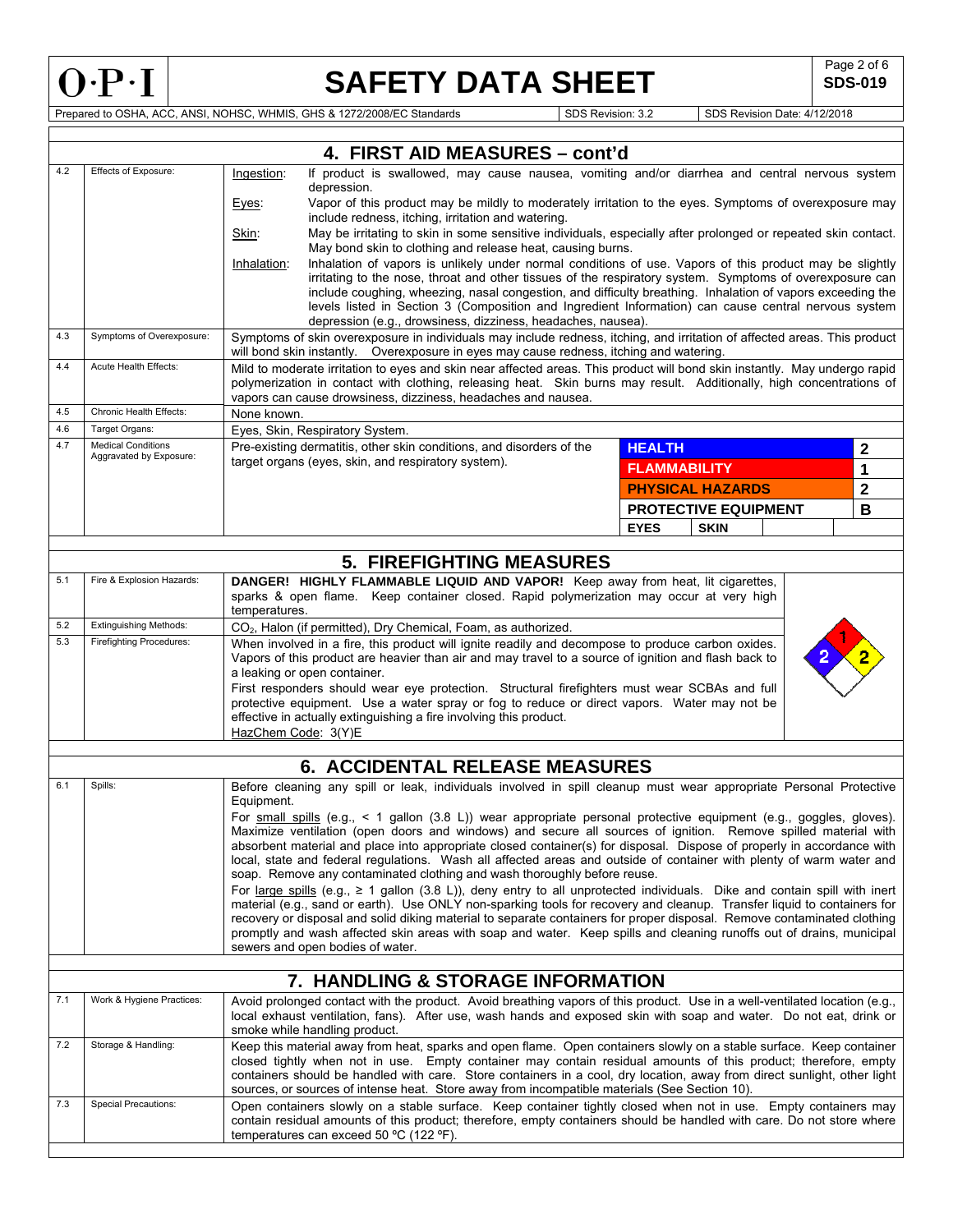

**SDS-019** 

Prepared to OSHA, ACC, ANSI, NOHSC, WHMIS, GHS & 1272/2008/EC Standards SUBS Revision: 3.2 SDS Revision: 3.2 SDS Revision Date: 4/12/2018

|      |                                        | 8. EXPOSURE CONTROLS & PERSONAL PROTECTION                                                                                                                                                                                                                                                                                                                        |                                                                                                                                                                                                                                                                                             |              |                   |                    |                    |           |             |             |                          |
|------|----------------------------------------|-------------------------------------------------------------------------------------------------------------------------------------------------------------------------------------------------------------------------------------------------------------------------------------------------------------------------------------------------------------------|---------------------------------------------------------------------------------------------------------------------------------------------------------------------------------------------------------------------------------------------------------------------------------------------|--------------|-------------------|--------------------|--------------------|-----------|-------------|-------------|--------------------------|
| 8.1  | <b>Exposure Limits:</b>                |                                                                                                                                                                                                                                                                                                                                                                   |                                                                                                                                                                                                                                                                                             | <b>ACGIH</b> |                   | <b>NOHSC</b>       |                    |           | <b>OSHA</b> |             | <b>OTHER</b>             |
|      | ppm $(mg/m3)$                          | <b>CHEMICAL NAME(S)</b>                                                                                                                                                                                                                                                                                                                                           | <b>TLV</b>                                                                                                                                                                                                                                                                                  | <b>STEL</b>  | ES-<br><b>TWA</b> | ES-<br><b>STEL</b> | ES-<br><b>PEAK</b> | PEL.      | <b>STEL</b> | <b>IDLH</b> |                          |
|      |                                        | ETHYL ACETATE                                                                                                                                                                                                                                                                                                                                                     | 400                                                                                                                                                                                                                                                                                         | 400          | 200               | 400                | <b>NF</b>          | <b>NA</b> | <b>NA</b>   | 2000        | <b>400 TWA</b>           |
| 8.1  | Ventilation & Engineering<br>Controls: | When working with large quantities of product, provide adequate ventilation (e.g., local exhaust ventilation, fans).<br>Ensure that an eyewash station, sink or washbasin is available in case of exposure to eyes.                                                                                                                                               |                                                                                                                                                                                                                                                                                             |              |                   |                    |                    |           |             |             |                          |
| 8.3  | <b>Respiratory Protection:</b>         | No special respiratory protection is required under typical circumstances of use or handling. If                                                                                                                                                                                                                                                                  |                                                                                                                                                                                                                                                                                             |              |                   |                    |                    |           |             |             |                          |
|      |                                        |                                                                                                                                                                                                                                                                                                                                                                   | necessary, use only respiratory protection authorized per U.S. OSHA's requirement in 29 CFR<br>§1910.134, or applicable U.S. state regulations, or the appropriate standards of Canada, its<br>provinces. EU member states, or Australia.                                                   |              |                   |                    |                    |           |             |             |                          |
| 8.4  | Eye Protection:                        |                                                                                                                                                                                                                                                                                                                                                                   |                                                                                                                                                                                                                                                                                             |              |                   |                    |                    |           |             |             |                          |
|      |                                        |                                                                                                                                                                                                                                                                                                                                                                   | Wear protective eyewear (e.g., safety glasses with side-shield) at all times when handling this<br>5<br>product. Always use protective eyewear when cleaning spills or leaks. Contact lenses pose a<br>special hazard; soft lenses may absorb and concentrate irritants.                    |              |                   |                    |                    |           |             |             |                          |
| 8.5  | Hand Protection:                       | Canada, of the EU member states.                                                                                                                                                                                                                                                                                                                                  | AVOID SKIN CONTACT DUE TO SENSITIZING POTENTIAL. If anticipated that prolonged &<br>repeated skin contact will occur during use of this product, wear latex or rubber gloves for routine<br>industrial use. If necessary, refer to U.S. OSHA 29 CFR §1910.138, the appropriate standards of |              |                   |                    |                    |           |             |             |                          |
| 8.6  | <b>Body Protection:</b>                | AVOID SKIN CONTACT DUE TO SENSITIZING POTENTIAL. However, no special body                                                                                                                                                                                                                                                                                         |                                                                                                                                                                                                                                                                                             |              |                   |                    |                    |           |             |             |                          |
|      |                                        | protection is required under typical circumstances of use and handling. If necessary, refer to<br>appropriate standards of Canada, the EU member states, or U.S. OSHA.                                                                                                                                                                                            |                                                                                                                                                                                                                                                                                             |              |                   |                    |                    |           |             |             |                          |
|      |                                        | 9. PHYSICAL & CHEMICAL PROPERTIES                                                                                                                                                                                                                                                                                                                                 |                                                                                                                                                                                                                                                                                             |              |                   |                    |                    |           |             |             |                          |
| 9.1  | Appearance:                            | Clear Liquid                                                                                                                                                                                                                                                                                                                                                      |                                                                                                                                                                                                                                                                                             |              |                   |                    |                    |           |             |             |                          |
| 9.2  | Odor:                                  | Fragrant Fruity Odor                                                                                                                                                                                                                                                                                                                                              |                                                                                                                                                                                                                                                                                             |              |                   |                    |                    |           |             |             |                          |
| 9.3  | Odor Threshold:                        | <b>NA</b>                                                                                                                                                                                                                                                                                                                                                         |                                                                                                                                                                                                                                                                                             |              |                   |                    |                    |           |             |             |                          |
| 9.4  | pH:                                    | <b>NA</b>                                                                                                                                                                                                                                                                                                                                                         |                                                                                                                                                                                                                                                                                             |              |                   |                    |                    |           |             |             |                          |
| 9.5  | Melting Point/Freezing Point:          | <b>NA</b>                                                                                                                                                                                                                                                                                                                                                         |                                                                                                                                                                                                                                                                                             |              |                   |                    |                    |           |             |             |                          |
| 9.6  | Initial Boiling Point/Boiling          | 77.7 °C (172 °F)                                                                                                                                                                                                                                                                                                                                                  |                                                                                                                                                                                                                                                                                             |              |                   |                    |                    |           |             |             |                          |
| 9.7  | Range:<br>Flashpoint:                  | $-3$ °C (26 °F), TCC                                                                                                                                                                                                                                                                                                                                              |                                                                                                                                                                                                                                                                                             |              |                   |                    |                    |           |             |             |                          |
| 9.8  | Upper/Lower Flammability               | $2.2\% - 11.4\%$                                                                                                                                                                                                                                                                                                                                                  |                                                                                                                                                                                                                                                                                             |              |                   |                    |                    |           |             |             |                          |
| 9.9  | Limits:<br>Vapor Pressure:             | <b>NA</b>                                                                                                                                                                                                                                                                                                                                                         |                                                                                                                                                                                                                                                                                             |              |                   |                    |                    |           |             |             |                          |
| 9.10 | Vapor Density:                         | <b>NA</b>                                                                                                                                                                                                                                                                                                                                                         |                                                                                                                                                                                                                                                                                             |              |                   |                    |                    |           |             |             |                          |
| 9.11 | Relative Density:                      | <b>NA</b>                                                                                                                                                                                                                                                                                                                                                         |                                                                                                                                                                                                                                                                                             |              |                   |                    |                    |           |             |             |                          |
| 9.12 | Solubility:                            | Slightly miscible with water                                                                                                                                                                                                                                                                                                                                      |                                                                                                                                                                                                                                                                                             |              |                   |                    |                    |           |             |             |                          |
| 9.13 | Partition Coefficient (log Pow):       | NA                                                                                                                                                                                                                                                                                                                                                                |                                                                                                                                                                                                                                                                                             |              |                   |                    |                    |           |             |             |                          |
| 9.14 | Autoignition Temperature:              | NA                                                                                                                                                                                                                                                                                                                                                                |                                                                                                                                                                                                                                                                                             |              |                   |                    |                    |           |             |             |                          |
| 9.15 | Decomposition Temperature:             | <b>NA</b>                                                                                                                                                                                                                                                                                                                                                         |                                                                                                                                                                                                                                                                                             |              |                   |                    |                    |           |             |             |                          |
| 9.16 | Viscosity:                             | <b>NA</b>                                                                                                                                                                                                                                                                                                                                                         |                                                                                                                                                                                                                                                                                             |              |                   |                    |                    |           |             |             |                          |
| 9.17 | Other Information:                     | <b>NA</b>                                                                                                                                                                                                                                                                                                                                                         |                                                                                                                                                                                                                                                                                             |              |                   |                    |                    |           |             |             |                          |
|      |                                        |                                                                                                                                                                                                                                                                                                                                                                   |                                                                                                                                                                                                                                                                                             |              |                   |                    |                    |           |             |             |                          |
|      |                                        | <b>10. STABILITY &amp; REACTIVITY</b>                                                                                                                                                                                                                                                                                                                             |                                                                                                                                                                                                                                                                                             |              |                   |                    |                    |           |             |             |                          |
| 10.1 | Stability:                             | Stable under ambient conditions when stored properly (See Section 7, Storage and Handling).                                                                                                                                                                                                                                                                       |                                                                                                                                                                                                                                                                                             |              |                   |                    |                    |           |             |             |                          |
| 10.2 | Hazardous Decomposition<br>Products:   | If exposed to extremely high temperatures, the products of thermal decomposition may include irritating vapors and<br>carbon oxide gases (e.g., CO, CO <sub>2</sub> ).                                                                                                                                                                                            |                                                                                                                                                                                                                                                                                             |              |                   |                    |                    |           |             |             |                          |
| 10.3 | Hazardous Polymerization:              | May occur, if exposed to extremely high temperatures.                                                                                                                                                                                                                                                                                                             |                                                                                                                                                                                                                                                                                             |              |                   |                    |                    |           |             |             |                          |
| 10.4 | Conditions to Avoid:                   | Exposure to or contact with extreme temperatures, incompatible chemicals, strong light sources, sparks, flame.                                                                                                                                                                                                                                                    |                                                                                                                                                                                                                                                                                             |              |                   |                    |                    |           |             |             |                          |
| 10.5 | Incompatible Substances:               | This product is incompatible with strong oxidizers, (e.g., peroxides, superoxides), strong acids (e.g., hydrochloric or<br>muriatic acids), nitrates, or strong bases (e.g., Iye, potassium hydroxide).                                                                                                                                                           |                                                                                                                                                                                                                                                                                             |              |                   |                    |                    |           |             |             |                          |
|      | <b>11. TOXICOLOGICAL INFORMATION</b>   |                                                                                                                                                                                                                                                                                                                                                                   |                                                                                                                                                                                                                                                                                             |              |                   |                    |                    |           |             |             |                          |
|      |                                        |                                                                                                                                                                                                                                                                                                                                                                   |                                                                                                                                                                                                                                                                                             |              |                   |                    |                    |           |             |             |                          |
| 11.1 | Routes of Entry:                       | Inhalation:<br><b>YES</b>                                                                                                                                                                                                                                                                                                                                         |                                                                                                                                                                                                                                                                                             |              |                   | Absorption:        | <b>YES</b>         |           |             |             | Ingestion:<br><b>YES</b> |
| 11.2 | <b>Toxicity Data:</b>                  | This product has NOT been tested on animals to obtain toxicology data. Toxicology data, found in scientific literature, is<br>available for some of the components of the product and is presented below:<br>Ethyl Acetate: LD <sub>50</sub> (oral, rat) = 5,620 mg/kg; LD <sub>50</sub> (oral, mouse) = 4,100 mg/kg; LC <sub>50</sub> (inh-6h, rat) = 16,000 ppm |                                                                                                                                                                                                                                                                                             |              |                   |                    |                    |           |             |             |                          |
| 11.3 | Acute Toxicity:                        | See Section 4.4                                                                                                                                                                                                                                                                                                                                                   |                                                                                                                                                                                                                                                                                             |              |                   |                    |                    |           |             |             |                          |
| 11.4 | Chronic Toxicity:                      | See Section 4.5                                                                                                                                                                                                                                                                                                                                                   |                                                                                                                                                                                                                                                                                             |              |                   |                    |                    |           |             |             |                          |
| 11.5 | Suspected Carcinogen:                  | This product contains Ethyl Acetate, which is not carcinogenic to humans, but is listed as Group 3 carcinogen by the<br>IARC.                                                                                                                                                                                                                                     |                                                                                                                                                                                                                                                                                             |              |                   |                    |                    |           |             |             |                          |
| 11.6 | Reproductive Toxicity:                 | This product is not reported to cause reproductive toxicity in humans.                                                                                                                                                                                                                                                                                            |                                                                                                                                                                                                                                                                                             |              |                   |                    |                    |           |             |             |                          |
|      |                                        |                                                                                                                                                                                                                                                                                                                                                                   |                                                                                                                                                                                                                                                                                             |              |                   |                    |                    |           |             |             |                          |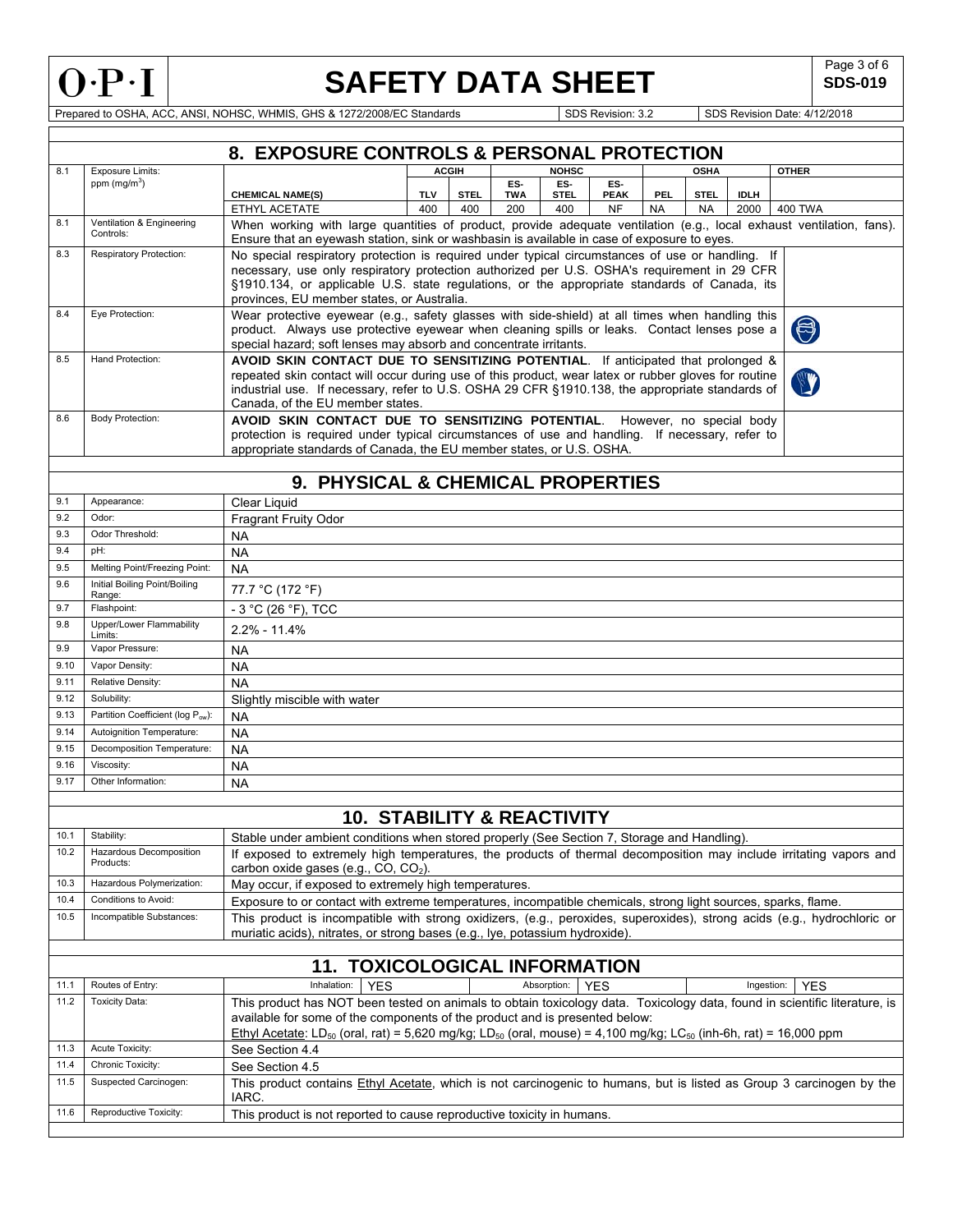

## **SAFETY DATA SHEET**

**SDS-019** 

|      |                                               | Prepared to OSHA, ACC, ANSI, NOHSC, WHMIS, GHS & 1272/2008/EC Standards                                                                                                                                                                                                                                                                                                                                                                               | SDS Revision: 3.2                                                      | SDS Revision Date: 4/12/2018 |  |  |  |  |  |  |
|------|-----------------------------------------------|-------------------------------------------------------------------------------------------------------------------------------------------------------------------------------------------------------------------------------------------------------------------------------------------------------------------------------------------------------------------------------------------------------------------------------------------------------|------------------------------------------------------------------------|------------------------------|--|--|--|--|--|--|
|      |                                               |                                                                                                                                                                                                                                                                                                                                                                                                                                                       |                                                                        |                              |  |  |  |  |  |  |
|      |                                               | 11. TOXICOLOGICAL INFORMATION - cont'd                                                                                                                                                                                                                                                                                                                                                                                                                |                                                                        |                              |  |  |  |  |  |  |
|      | Mutagenicity:                                 | This product is not reported to produce mutagenic effects in humans.                                                                                                                                                                                                                                                                                                                                                                                  |                                                                        |                              |  |  |  |  |  |  |
|      | Embryotoxicity:                               |                                                                                                                                                                                                                                                                                                                                                                                                                                                       | This product is not reported to produce embryotoxic effects in humans. |                              |  |  |  |  |  |  |
|      | Teratogenicity:                               | This product is not reported to cause teratogenic effects in humans.                                                                                                                                                                                                                                                                                                                                                                                  |                                                                        |                              |  |  |  |  |  |  |
|      | Reproductive Toxicity:                        | This product is not reported to cause reproductive effects in humans.                                                                                                                                                                                                                                                                                                                                                                                 |                                                                        |                              |  |  |  |  |  |  |
| 11.7 | Irritancy of Product:                         | See Section 4.3                                                                                                                                                                                                                                                                                                                                                                                                                                       |                                                                        |                              |  |  |  |  |  |  |
| 11.8 | <b>Biological Exposure Indices:</b>           | <b>NE</b>                                                                                                                                                                                                                                                                                                                                                                                                                                             |                                                                        |                              |  |  |  |  |  |  |
| 11.9 | Physician Recommendations:                    | Treat symptomatically.                                                                                                                                                                                                                                                                                                                                                                                                                                |                                                                        |                              |  |  |  |  |  |  |
|      |                                               |                                                                                                                                                                                                                                                                                                                                                                                                                                                       |                                                                        |                              |  |  |  |  |  |  |
|      |                                               | <b>12. ECOLOGICAL INFORMATION</b>                                                                                                                                                                                                                                                                                                                                                                                                                     |                                                                        |                              |  |  |  |  |  |  |
| 12.1 | Environmental Stability:                      | The components of this product will slowly degrade over time into a variety of organic compounds. Specific<br>environmental data available for the components of this product are as follows:<br>Ethyl Acetate: $K_{\text{OC}}$ = 0.73. Water solubility: 64,000 mg/L. Bioconcentration Factor = 4-14. Bioconcentration is not<br>anticipated to be significant. This compound can be removed from contaminated environments from volatilization, and |                                                                        |                              |  |  |  |  |  |  |
|      |                                               | biodegradation. This compound's half-life in water is 6.1 hours.                                                                                                                                                                                                                                                                                                                                                                                      |                                                                        |                              |  |  |  |  |  |  |
| 12.2 | Effects on Plants & Animals:                  | There are no specific data available for this product.                                                                                                                                                                                                                                                                                                                                                                                                |                                                                        |                              |  |  |  |  |  |  |
| 12.3 | Effects on Aquatic Life:                      | There are no specific data available for this product.                                                                                                                                                                                                                                                                                                                                                                                                |                                                                        |                              |  |  |  |  |  |  |
|      |                                               | <b>13. DISPOSAL CONSIDERATIONS</b>                                                                                                                                                                                                                                                                                                                                                                                                                    |                                                                        |                              |  |  |  |  |  |  |
| 13.1 | Waste Disposal:                               |                                                                                                                                                                                                                                                                                                                                                                                                                                                       |                                                                        |                              |  |  |  |  |  |  |
| 13.2 | Special Considerations:                       | Waste disposal must be in accordance with appropriate Federal, state, and local requlations.                                                                                                                                                                                                                                                                                                                                                          |                                                                        |                              |  |  |  |  |  |  |
|      |                                               | U.S. EPA Waste Number: D001 (characteristic - ignitable)                                                                                                                                                                                                                                                                                                                                                                                              |                                                                        |                              |  |  |  |  |  |  |
|      |                                               | <b>14. TRANSPORTATION INFORMATION</b>                                                                                                                                                                                                                                                                                                                                                                                                                 |                                                                        |                              |  |  |  |  |  |  |
|      |                                               | The basic description (ID Number, proper shipping name, hazard class & division, packing group) is shown for each mode of transportation. Additional descriptive information                                                                                                                                                                                                                                                                          |                                                                        |                              |  |  |  |  |  |  |
|      |                                               | may be required by 49 CFR, IATA/ICAO, IMDG and the CTDGR.                                                                                                                                                                                                                                                                                                                                                                                             |                                                                        |                              |  |  |  |  |  |  |
| 14.1 | 49 CFR (GND):                                 | UN1263, PAINT RELATED MATERIAL, 3, II, (LTD QTY, IP VOL ≤ 1.0 L); or<br>CONSUMER COMMODITY, ORM-D - until 01/01/2021                                                                                                                                                                                                                                                                                                                                  |                                                                        |                              |  |  |  |  |  |  |
| 14.2 | IATA (AIR):                                   | UN1263, PAINT RELATED MATERIAL, 3, II, (LTD QTY, IP VOL ≤ 0.5L); or<br>ID8000, CONSUMER COMMODITY, 9 (IP VOL ≤ 0.5 L)                                                                                                                                                                                                                                                                                                                                 |                                                                        |                              |  |  |  |  |  |  |
| 14.3 | IMDG (OCN):                                   | UN1263, PAINT RELATED MATERIAL, 3, II, (LTD QTY, IP VOL $\leq 1.0$ L)                                                                                                                                                                                                                                                                                                                                                                                 |                                                                        |                              |  |  |  |  |  |  |
| 14.4 | TDGR (Canadian GND):                          | UN1263, PAINT RELATED MATERIAL, 3, II, (LTD QTY, IP VOL ≤ 1.0 L)                                                                                                                                                                                                                                                                                                                                                                                      |                                                                        |                              |  |  |  |  |  |  |
| 14.5 | ADR/RID (EU):                                 | UN1263, PAINT RELATED MATERIAL, 3, II, (LTD QTY, IP VOL ≤ 1.0 L)                                                                                                                                                                                                                                                                                                                                                                                      |                                                                        |                              |  |  |  |  |  |  |
| 14.6 | SCT (MEXICO):                                 | UN1263, PRODUCTOS PARA PINTURA, 3, II, (CANT. LTDA., (IP VOL $\leq 1.0$ L)                                                                                                                                                                                                                                                                                                                                                                            |                                                                        |                              |  |  |  |  |  |  |
| 14.7 | ADGR (AUS):                                   | UN1263, PAINT RELATED MATERIAL, 3, II, (LTD QTY, IP VOL $\leq 1.0$ L)                                                                                                                                                                                                                                                                                                                                                                                 |                                                                        |                              |  |  |  |  |  |  |
|      |                                               | * This product may also be shipped as an Excepted Quantity (Inner Package Volume ≤ 30 mL, Total Quantity ≤ 500 mL per Outer Package)                                                                                                                                                                                                                                                                                                                  |                                                                        |                              |  |  |  |  |  |  |
|      |                                               |                                                                                                                                                                                                                                                                                                                                                                                                                                                       |                                                                        |                              |  |  |  |  |  |  |
|      |                                               | <b>15. REGULATORY INFORMATION</b>                                                                                                                                                                                                                                                                                                                                                                                                                     |                                                                        |                              |  |  |  |  |  |  |
| 15.1 | <b>SARA Reporting</b><br>Requirements:        | This product contains Ethyl Acetate, a substance that is subject to SARA Title III, Section 304 reporting.                                                                                                                                                                                                                                                                                                                                            |                                                                        |                              |  |  |  |  |  |  |
| 15.2 | SARA Threshold Planning<br>Quantity:          | There are no specific Threshold Planning Quantities for the components of this product.                                                                                                                                                                                                                                                                                                                                                               |                                                                        |                              |  |  |  |  |  |  |
| 15.3 | TSCA Inventory Status:                        | The components of this product are listed on the TSCA Inventory or are otherwise exempt.                                                                                                                                                                                                                                                                                                                                                              |                                                                        |                              |  |  |  |  |  |  |
| 15.4 | <b>CERCLA Reportable Quantity</b><br>$(RQ)$ : | Ethyl Acetate: 2,270 kg (5,000 lbs)                                                                                                                                                                                                                                                                                                                                                                                                                   |                                                                        |                              |  |  |  |  |  |  |
| 15.5 | Other Federal Requirements:                   | This product complies with the appropriate sections of the Food and Drug Administration's 21 CFR subchapter G<br>(Cosmetics)                                                                                                                                                                                                                                                                                                                          |                                                                        |                              |  |  |  |  |  |  |
| 15.6 | Other Canadian Regulations:                   | This product has been classified according to the hazard criteria of the CPR and the SDS contains<br>all of the information required by the CPR. The components of this product are listed on the<br>DSL/NDSL. None of the components of this product are listed on the Priorities Substances List.<br>WHMIS B2, D2B (Flammable, Other Toxic Effects)                                                                                                 |                                                                        |                              |  |  |  |  |  |  |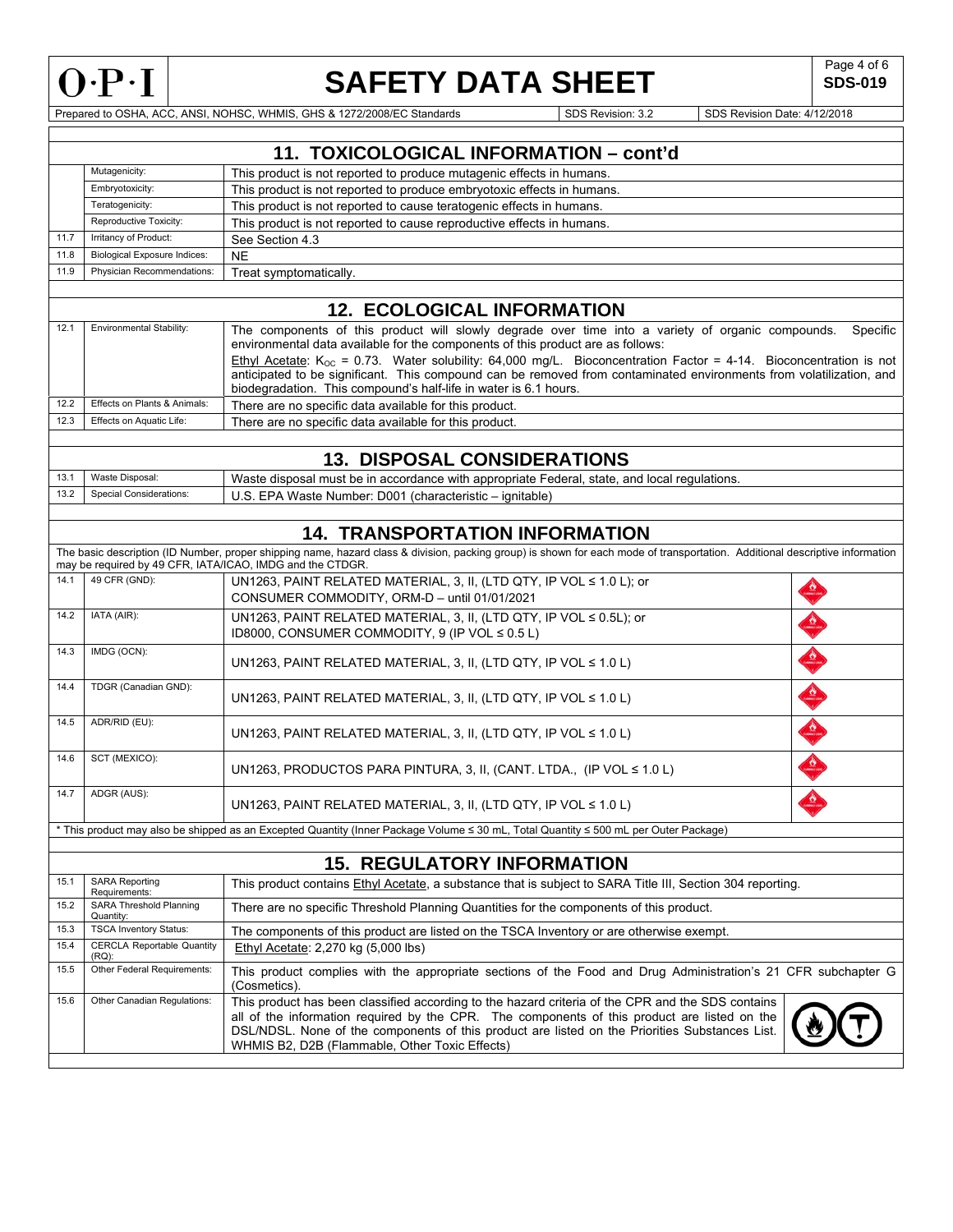**SDS-019** 

Prepared to OSHA, ACC, ANSI, NOHSC, WHMIS, GHS & 1272/2008/EC Standards Superintendent Superintendent Superintendent SDS Revision: 3.2 SDS Revision Date: 4/12/2018

|      |                               | 15. REGULATORY INFORMATION - cont'd                                                                                                                                                                                                                                                                                                                                                                                                                                                                                                                                                                                                                                                                                                                                                                                                                                                                                                                                                                                                                                                               |  |  |  |  |  |
|------|-------------------------------|---------------------------------------------------------------------------------------------------------------------------------------------------------------------------------------------------------------------------------------------------------------------------------------------------------------------------------------------------------------------------------------------------------------------------------------------------------------------------------------------------------------------------------------------------------------------------------------------------------------------------------------------------------------------------------------------------------------------------------------------------------------------------------------------------------------------------------------------------------------------------------------------------------------------------------------------------------------------------------------------------------------------------------------------------------------------------------------------------|--|--|--|--|--|
| 15.7 | State Regulatory Information: | Ethyl Acetate is found on the following state criteria lists: California Hazardous Substances List (CA), Delaware Air<br>Quality Management List (DE), Massachusetts Hazardous Substances List (MA), Minnesota Hazardous Substances List<br>(MN), New Jersey Right-to-Know List (NJ), New York Hazardous Substances List (NY), Pennsylvania Right-to-Know List<br>(PA), and Washington Permissible Exposures List (WA).<br>No other ingredients in this product, present in a concentration of 1.0% or greater, are listed on any of the following state<br>criteria lists: California Hazardous Substances List (CA), California Proposition 65 List (CA65), Delaware Air Quality<br>Management List (DE), Florida Toxic Substances List (FL), Massachusetts Hazardous Substances List (MA), Michigan<br>Critical Substances List (MI), Minnesota Hazardous Substances List (MN), New Jersey Right-to-Know List (NJ), New<br>York Hazardous Substances List (NY), Pennsylvania Right-to-Know List (PA), Washington Permissible Exposures List<br>(WA), Wisconsin Hazardous Substances List (WI). |  |  |  |  |  |
| 15.8 | Other Requirements:           | This product does not contain any chemicals known to the State of California to cause cancer or other reproductive                                                                                                                                                                                                                                                                                                                                                                                                                                                                                                                                                                                                                                                                                                                                                                                                                                                                                                                                                                                |  |  |  |  |  |
|      |                               | harm. For more information, go to www.P65warnings.ca.gov.                                                                                                                                                                                                                                                                                                                                                                                                                                                                                                                                                                                                                                                                                                                                                                                                                                                                                                                                                                                                                                         |  |  |  |  |  |
|      |                               |                                                                                                                                                                                                                                                                                                                                                                                                                                                                                                                                                                                                                                                                                                                                                                                                                                                                                                                                                                                                                                                                                                   |  |  |  |  |  |
| 16.1 | Other Information:            | <b>16. OTHER INFORMATION</b><br>DANGER! HIGHLY FLAMMABLE LIQUID AND VAPOR. HARMFUL IF SWALLOWED. HARMFUL IN CONTACT                                                                                                                                                                                                                                                                                                                                                                                                                                                                                                                                                                                                                                                                                                                                                                                                                                                                                                                                                                               |  |  |  |  |  |
|      |                               | WITH SKIN. CAUSES SERIOUS EYE DAMAGE. HARMFUL IF INHALED. MAY CAUSE DROWSINESS OR<br>DIZZINESS. Keep away from heat/sparks/open flame/hot surfaces - No Smoking. Keep container tightly closed. Avoid<br>breathing fume/mist/vapors/spray. Wash exposed skin areas thoroughly with soap and water after handling. Wear<br>protective gloves/protective clothing/eye protection/face protection. IF ON SKIN: Wash with soap and water. IF IN<br>EYES: Rinse continuously with water for several minutes. Remove contact lenses if present and easy to do – continue<br>rinsing. If skin irritation or a rash occurs – Get medical advice/attention. Store in a well-ventilated place. Keep cool.<br>KEEP OUT OF REACH OF CHILDREN.                                                                                                                                                                                                                                                                                                                                                                 |  |  |  |  |  |
| 16.2 | Terms & Definitions:          | See last page of this Safety Data Sheet.                                                                                                                                                                                                                                                                                                                                                                                                                                                                                                                                                                                                                                                                                                                                                                                                                                                                                                                                                                                                                                                          |  |  |  |  |  |
| 16.3 | Disclaimer:                   | This Safety Data Sheet is offered pursuant to OSHA's Hazard Communication Standard, 29 CFR §1910.1200. Other<br>government regulations must be reviewed for applicability to this product. To the best of ShipMate's & OPI's knowledge,<br>the information contained herein is reliable and accurate as of this date; however, accuracy, suitability or completeness<br>is not guaranteed and no warranties of any type, either expressed or implied, are provided. The information contained<br>herein relates only to the specific product(s). If this product(s) is combined with other materials, all component<br>properties must be considered. Data may be changed from time to time. Be sure to consult the latest edition.                                                                                                                                                                                                                                                                                                                                                               |  |  |  |  |  |
| 16.4 | Prepared for:                 | <b>OPI Products, Inc.</b><br>4500 Park Granada Blvd<br>$() \cdot P \cdot I$<br>Calabasas, CA 91302 USA<br>Tel: +1 (818) 999-5112<br>http://www.opi.com                                                                                                                                                                                                                                                                                                                                                                                                                                                                                                                                                                                                                                                                                                                                                                                                                                                                                                                                            |  |  |  |  |  |
| 16.5 | Prepared by:                  | ShipMate, Inc.<br>P.O. Box 787<br>Sisters, Oregon 97759-0787 USA<br>Tel: +1 (310) 370-3600<br><b>Rangerous Goods</b><br>Fax: +1 (310) 370-5700<br>Training & Consulting<br>http://www.shipmate.com                                                                                                                                                                                                                                                                                                                                                                                                                                                                                                                                                                                                                                                                                                                                                                                                                                                                                                |  |  |  |  |  |